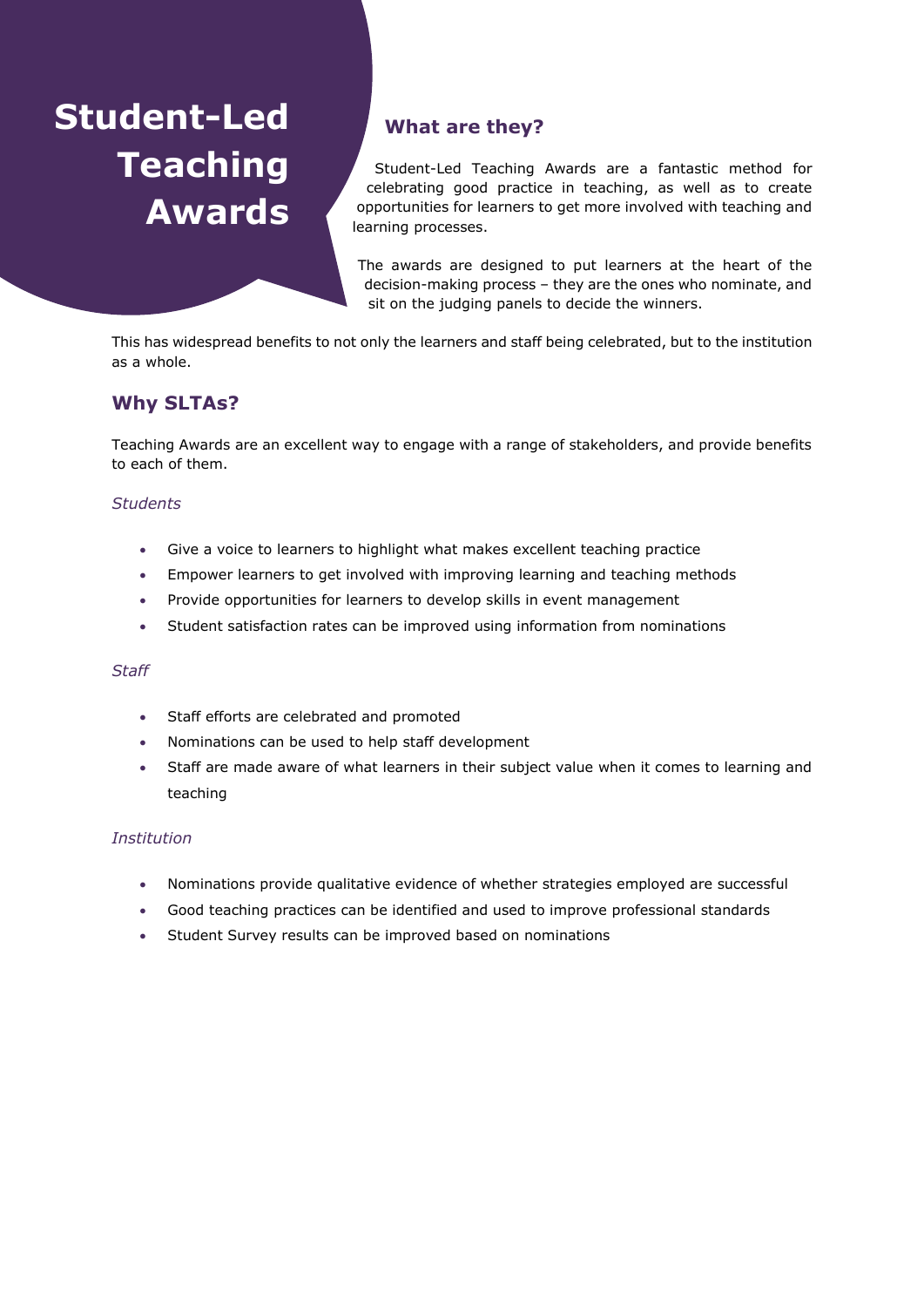## **Where to start**

Taking on SLTAs works best when implemented in partnership between learners and institutions – both groups should be involved in deciding what the awards should look like, and both should want to support the project. You will need financial support from institutional staff in particular, so getting them on board is essential. It is worth noting, however, that there are ways to implement STLAs whatever your budget. More tips on this can be found below.

Taking on SLTAs works best when implemented in partnership.

Once you have a network of keen individuals, it's time to start putting together ideas for the awards themselves.

#### *Categories and criteria*

The categories of awards you set are very important for encouraging your learners to nominate. **Think about what will engage them, what they care about, and why they would want to nominate teaching staff.** It may be beneficial to get learners involved at this stage, to input into these ideas.

In some institutions, it may be appropriate to only have one category, or very few. In others, there may be scope for a larger range of categories to help celebrate a greater diversity of teaching methods. Either way, it is important the categories are very clear, to avoid putting learners off in the initial stage. If they do not understand what the award represents, they will not be able to nominate staff for it.

If learners do not understand what the award represents, they will not be able to nominate staff for it.

Once you have established the categories, it is sensible to ensure you set out very clear and defined criteria that encapsulate what it is each award represents. Without them, the judging process can prove difficult. Once again, it would be advisable to ask learners on their opinions at this stage, especially as they will form part of the judging panel.

Ensure you set out very clear and defined criteria that encapsulate what it is each award represents.

You can adopt several different styles of category, from specific themes to broader topics. For example, Edinburgh Napier use two categories – 'I love my Tutor' and 'I love my PDT' – which are very simple and easy to understand. This was important to engage learners, while the criteria set out were specific enough to ensure a smooth judging process. Other institutions (EUSA, UWS, UHI to name a few) base their categories on specific themes based on feedback from learners, or in conjunction with their own learning and teaching priorities. These regularly include themes such as feedback, innovation, employability, inspiration and organisation.

It is worth considering whether you want to have awards for non-teaching staff as well. At Cardiff University, they have changed their awards slightly to include categories for a range of support staff. Theirs have been renamed 'Enriching Student Life Awards'.

The number of awards you have is also important to consider – **you do not need to have a lot to make them worthwhile**. Think about what is currently relevant to your institution, and what is relevant to the student body. This is something you can change and develop over the years, adding to if necessary.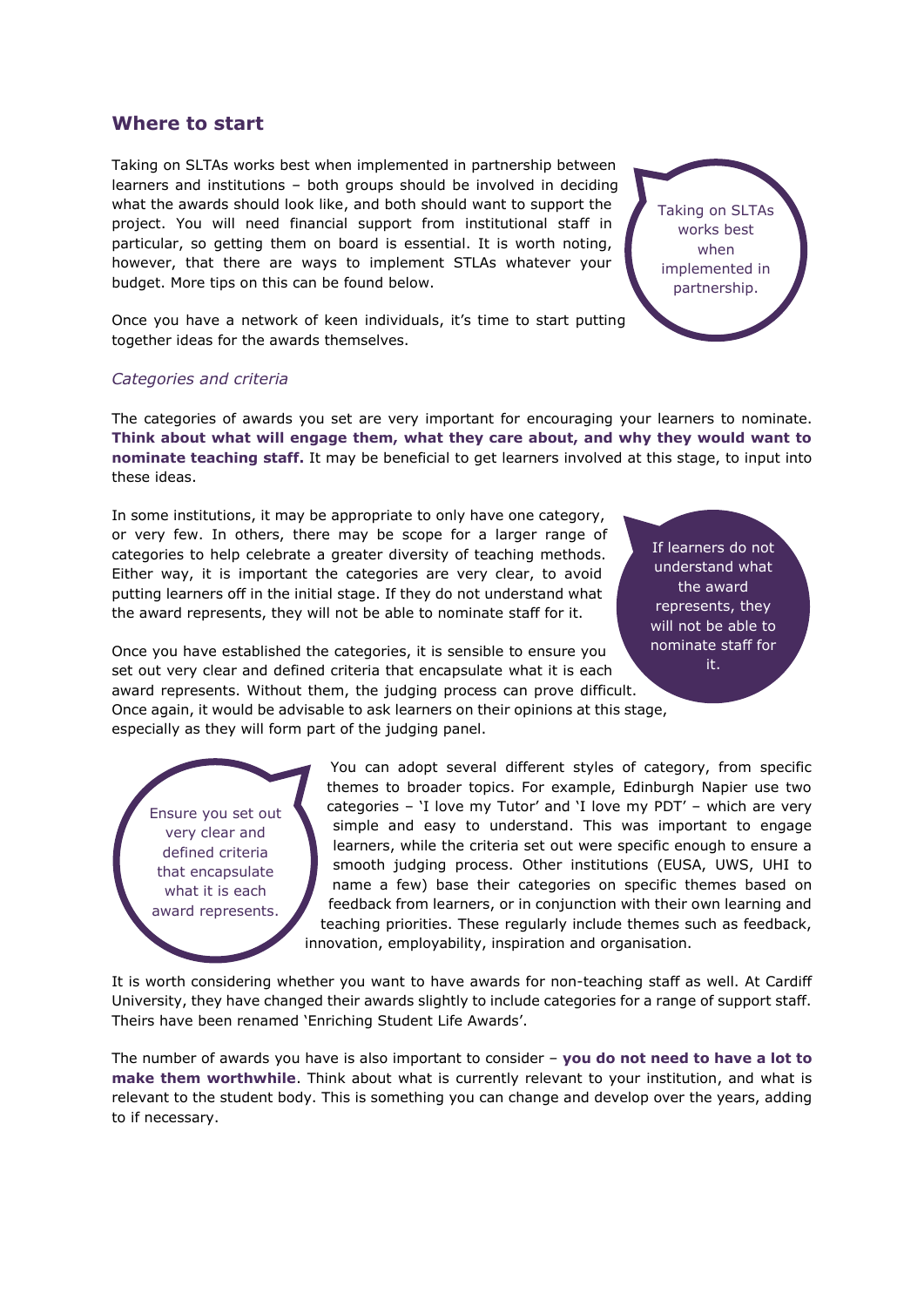#### *Nominations*

Timing of the nominations period is extremely important. Try to avoid clashing them with other periods of voting (eg elections of course reps) to minimise confusion. Brighton Students' Union launched theirs as part of a larger Engagement Week campaign, which proved successful. If nominations are low in your first year, try moving the time of nominations to see if it improves engagement. The length of the nomination period also needs to be long enough to encourage thoughtful submissions, but not so long that learners lose interest.

> Time your nominations to avoid clashing with other periods of voting.

**The method of nomination is also something to consider.** While some institutions find using hard paper copies useful, others will use online forums. It all depends on the nature of your institution and your awards.

Paper submissions allow for a more hands-on approach to promotion, potentially allowing for a greater number of nominations. If you have lots of awards, however, paper could prove ineffective, overwhelming and environmentally problematic.

Online forms give learners an opportunity to sit and think about their answers, providing a more thoughtful response. They have their own issues, though, as learners are often bombarded with requests to fill out surveys, so you must be careful to avoid 'feedback fatigue'.

Whichever you find suits you, try to ensure you use open questions in your forms. Providing space for comments offers a more in-depth picture of why the individual has been nominated, and can make the shortlisting process easier. This valuable information can also be used to inform other projects within your institution in the future.

It is also advisable to include information on the nomination form about what happens next, so that learners fully understand the shortlisting and award procedures. **Transparency improves the trust in both the process and the results.**

Some institutions incentivise nominating with prizes, however it would be worth trying to establish whether your learners would want that to be the driving force behind nominating, rather than because the teaching staff were truly inspirational.

#### *Promotion*

Your awards need to have an identity that ties in with your institution and your learners. This can mean something as simple as using appropriate branding, or you could go as far as Marjon Students' Union and use mascots to create a 'buzz'.

Once you have established what your awards will be called, you need to think about exactly how you will promote the nominations. Here are some ideas:

- Send out all-student emails
- Use social media
- Create and display posters
- Ask volunteers to help promote
	- o Hand out posters/nomination papers
	- $\circ$  Promote with freebies (eg tea in the library Strathclyde)
	- o Give them branded t-shirts to wear
- Create branded freebies with details of how to nominate badges/lanyards/pens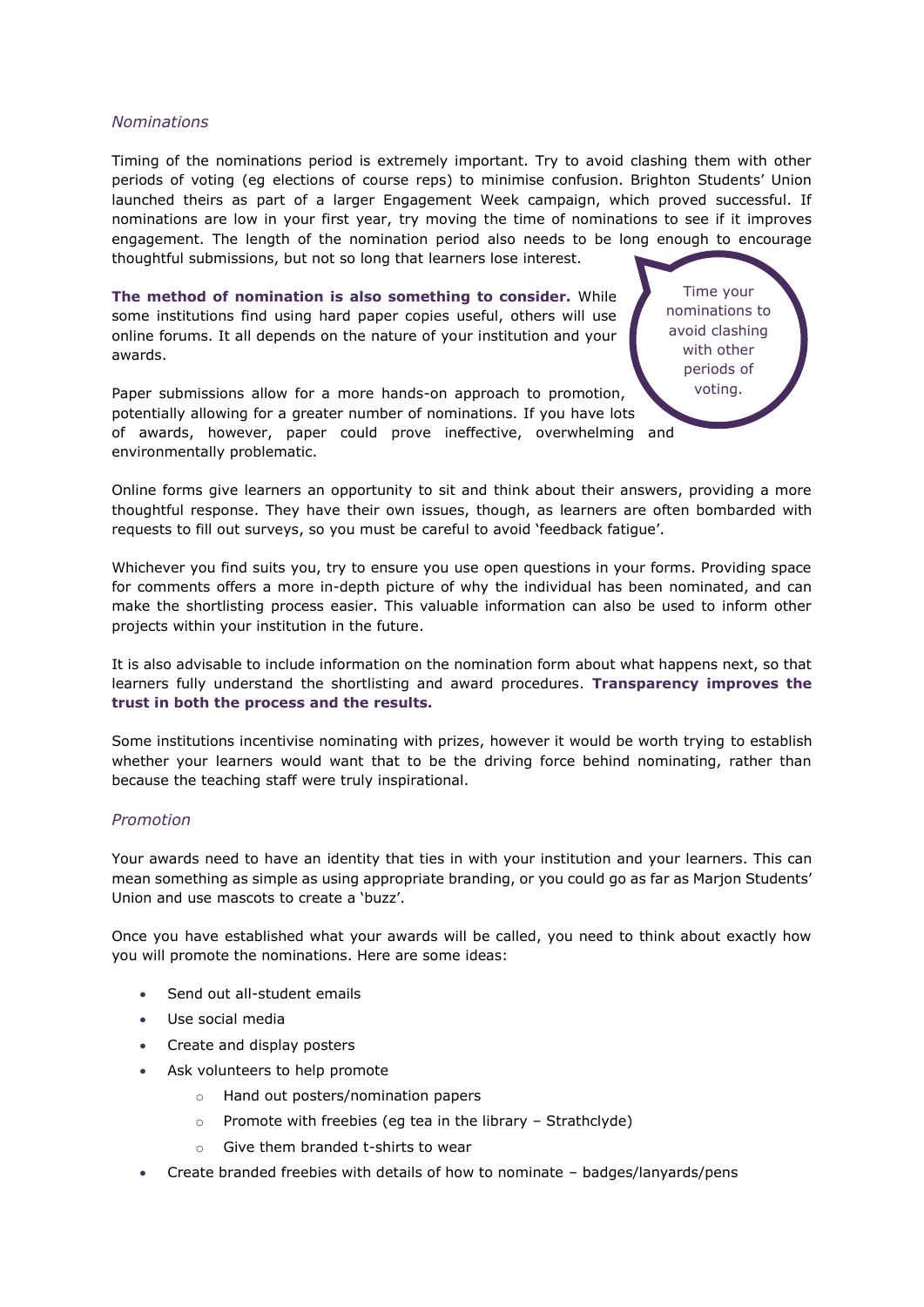- Promote through the website using news articles or posters
- Include information in any internal newsletters
- Ask course representatives to help promote
	- o Word-of-mouth
	- o Lecture shout-outs
	- Send out all-staff emails

CSM at UAL asked their students to create the physical awards themselves. It was an excellent way to engage with students and promote their work alongside that of the staff.

Promotion does not stop once nominations have closed, however. At your award ceremony, make sure you take the opportunity to collect photos and video clips which can be used to help promote the event for future years. Asking your media learners to collaborate on this would be a great way to bring them back into the project, as well as save money. Their involvement will help to spread the word about the event through learner audiences, hopefully meaning greater engagement in following years.

Promotion does not stop once nominations close.

Live streaming the event, or sharing live highlights from it, is also an excellent way to engage with people who could not attend. This would be particularly beneficial for distance or part-time learners.

#### *Judging and shortlisting*

Once your nominations are in, you need to put together a panel to shortlist and decide a winner. It



is crucial that learners sit on the judging panel, but it will be worth thinking about what sort of learners might want to be involved, such as reps. It might be that you have learners jumping at the chance to be involved, especially if you highlight how impressive it would look on a CV.

Make sure your panel is large enough to represent a diverse student body, whilst small enough to allow everyone to meet and decide together.

If you have strong and clear criteria, the judging process should be easy. It might still be worth discussing your exact method and strategy for shortlisting, such as a scoring system, to make the

process transparent. It is also worth keeping in mind that the quality of the nomination, rather than the quantity, is important. If one staff member has received more nominations than another, it does not necessarily mean they are more deserving.

When you have your shortlist and winners, it is worth deciding how you want to let the rest of the nominees know they have been mentioned. Being nominated should be an achievement in itself, so it is important to highlight this.

The quality of the nomination, rather than the quantity, is important.

#### *Award ceremony*

Next, you need to think about how you want to present your awards. Some institutions chose to have a large, formal celebration with a meal, while others will host smaller and more casual events. Many choose to hold them in union settings or alongside learner voice events, to emphasise learners being at the heart of the project, while others simply added the awards to pre-existing events (eg learner voice awards or learner voice conference) to save on organisation time and money. If you adopt this latter approach, consider whether the event is relevant and ensure it does not dilute the importance of the awards.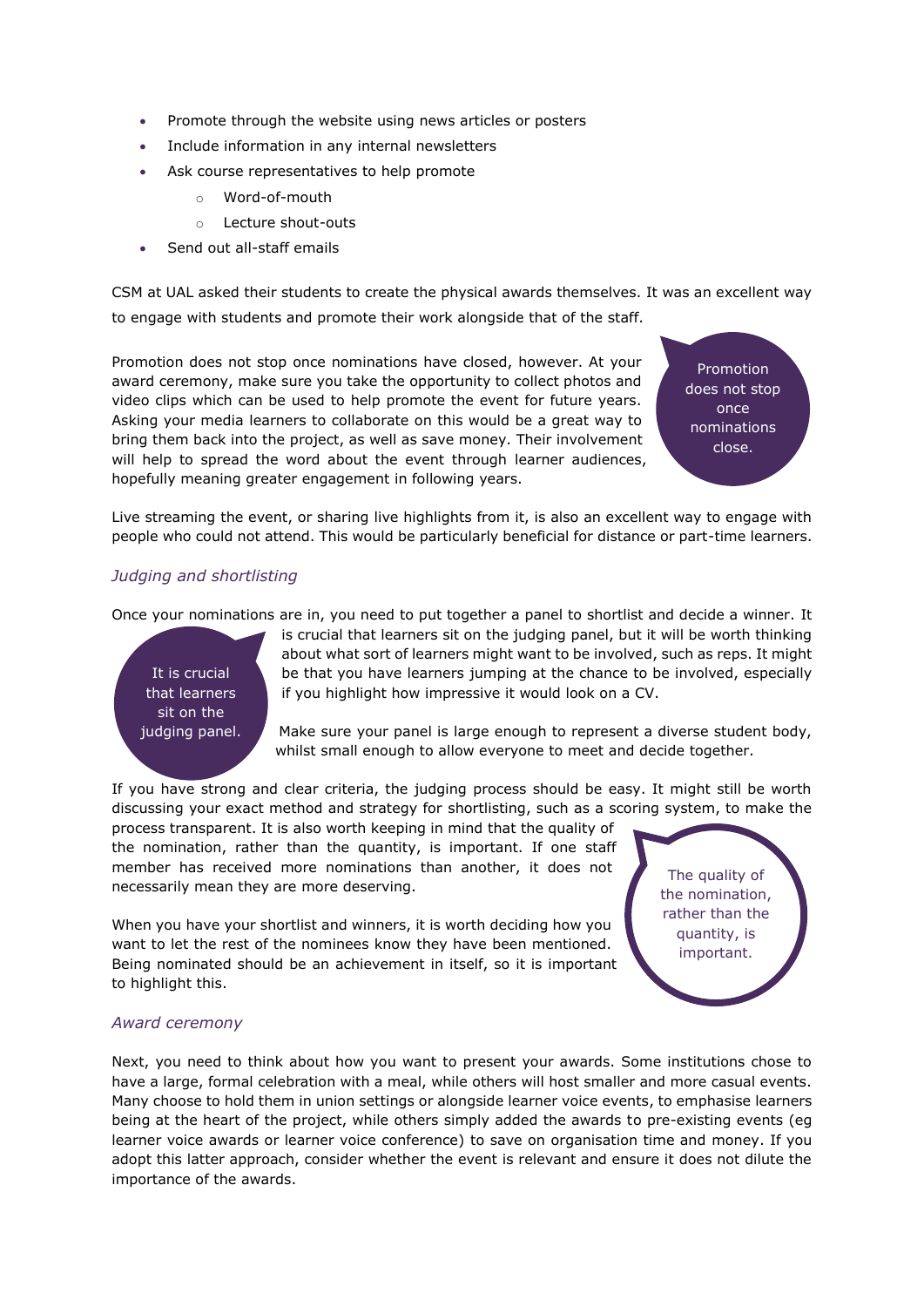This is a perfect opportunity to put the emphasis back onto the learners. It works successfully in Sunderland Students' Union, where their 'Events Management' students deliver the project as part of their second year studies. Support is offered through the Course Leader, but ultimately the students plan and execute the project as a whole, including the ceremony at the end.

Where you hold your event will then help decide who you should invite. More casual events are most appropriate for the staff who have been nominated and the learners who nominated them, whereas if you are hosting a formal event, you may want to consider inviting some VIPs. Guests invited to other institutions include the QAA, local politicians, NUS and HEA. If your attendance includes VIPs it will help to raise the profile of the event.

The awards themselves can usually take the form of a simple trophy or certificate, rather than any kind of cash prize. These can be sustainable, if they are kept for a year, returned and simply engraved with a new name annually. If appropriate, they could even be kept in public trophy cabinets to further promote the awards and their winners.

## **Evaluation and next steps**

A key part of SLTAs is evaluating the results. This can be time consuming, but can also deliver incredibly valuable information for your institution.

schemes of work. They can be used to guide

Ensure as wide a group of learners have been involved as possible, as well as engaging with all teaching staff. Look over your nominations and evaluate whether any of these groups have been missed, and what you can do to improve this in following years.

Use the information contained within nominations as a basis for your strategy for coming years. Identify key areas that are popular with learners (eg passion, generosity of time, humour) and incorporate them into STLAs are a valuable source of learner feedback.

Information contained within nominations can be used to guide teaching strategies, course design, and even staff development.

teaching strategies, course design, and even staff development. With this, standards at your institution can improve, as well as NSS scores or other student satisfaction surveys. STLAs are a valuable source of learner feedback, if analysed properly.

If you are going to use the nominations to train your teaching staff, it is important to note that you should use the information to make them aware of what learners value, rather than telling them how to teach.

Your awards might change over time, depending on what is relevant to your learners. As nominations increase, you could add more awards to celebrate a greater diversity of teaching practice.

After analysing your results, **you need to share them**. Some institutions create booklets which summarise the outcomes of the awards. This can inform learners and staff of the good practices that have been rewarded, as well as the process as a whole.

Using this information in representative training can give your learners an idea of which practices were valued by their peers, and can empower them to create a 'bottom up' pressure for change.

Nominations can be put into a bank of quotes regarding learning and teaching which can be used in speeches, training and reports. Quantitative data can be used for statistics, to reinforce arguments you are making in campaigns.